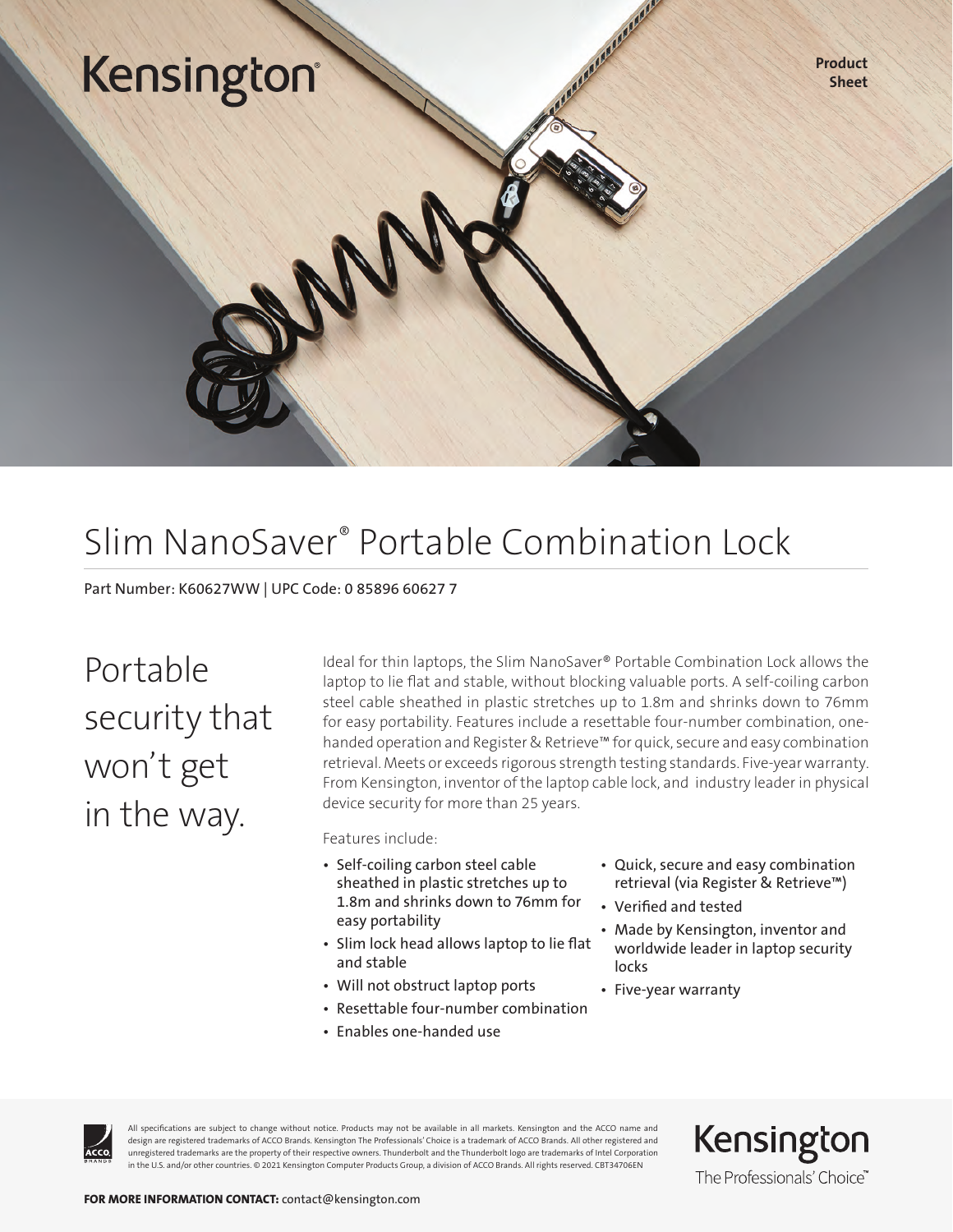# Kensington®

### Slim NanoSaver® Portable Combination Lock

Part Number: K60627WW | UPC Code: 0 85896 60627 7



#### Self-Coiling Carbon Steel Cable

Easily transportable and strong, stretching up to 1.8m and shrinking down to 76mm. Plastic sheathing protects surfaces.



Slim Lockhead Allows the laptop to lie flat and stable.



Won't Block Valuable Ports Allows for full use of the laptop's ports.



#### Resettable Four-Wheel Number Code

Lets you choose from 10,000 possible combinations.



Pivot and Rotate Cable Head Featuring One-Handed Operation

Allows for easy and flexible connection and movement.



#### Register & Retrieve™

Kensington's free online code registration program that allows for quick, secure and easy lookup if the combination is ever lost or forgotten.



#### Verified and Tested

Each Kensington lock is precision engineered to meet or exceed rigorous industry standards for strength, physical endurance and mechanical resilience.



#### Five-Year Warranty

Rest assured knowing you're covered by Kensington, inventor and worldwide leader in laptop security locks.